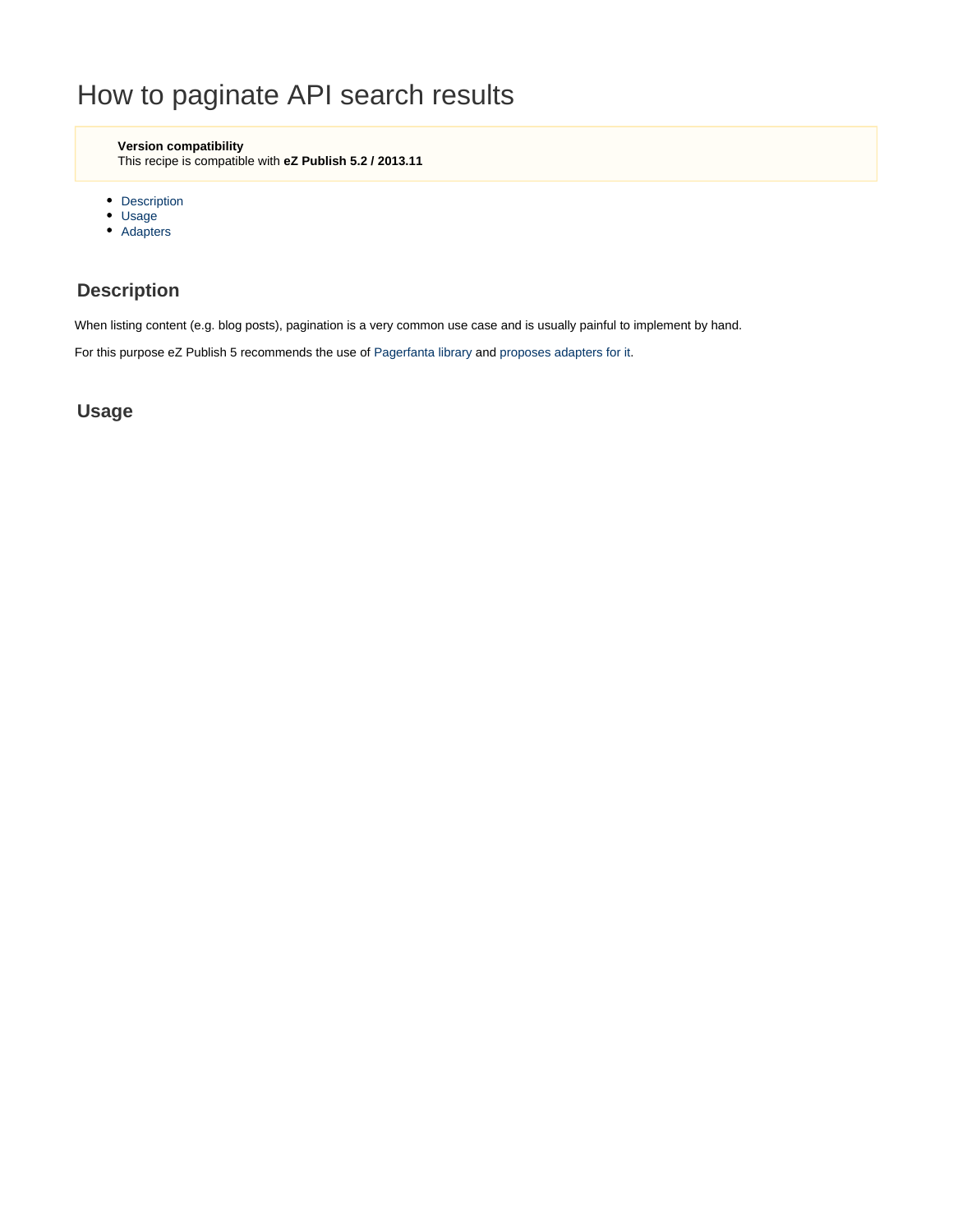```
<?php
namespace Acme\TestBundle\Controller;
use eZ\Publish\Core\Pagination\Pagerfanta\ContentSearchAdapter;
use Pagerfanta\Pagerfanta;
use eZ\Bundle\EzPublishCoreBundle\Controller;
use eZ\Publish\API\Repository\Values\Content\Query\Criterion\ContentTypeIdentifier;
use eZ\Publish\API\Repository\Values\Content\Query;
class DefaultController extends Controller
{
     public function myContentListAction()
     {
         // First build the search query.
         // Let's search for folders, sorted by publication date.
         $query = new Query();
         $query->criterion = new ContentTypeIdentifier( 'folder' );
         $query->sortClauses = array( new SortClause\DatePublished() );
         // Initialize the pager.
         // We pass the ContentSearchAdapter to it.
         // ContentSearchAdapter is built with your search query and the SearchService.
         $pager = new Pagerfanta( 
             new ContentSearchAdapter( $query,
$this->getRepository()->getSearchService() ) 
         );
         // Let's list 2 folders per page, even if it doesn't really make sense ;-)
         $pager->setMaxPerPage( 2 );
         // Defaults to page 1 or get "page" query parameter
         $pager->setCurrentPage( $this->getRequest()->get( 'page', 1 ) );
         return $this->render(
             'AcmeTestBundle::my_template.html.twig',
             array(
                 'totalFolderCount' => $pager->getNbResults(),
                  'pagerFolder' => $pager
\qquad \qquad ) );
     }
}
```